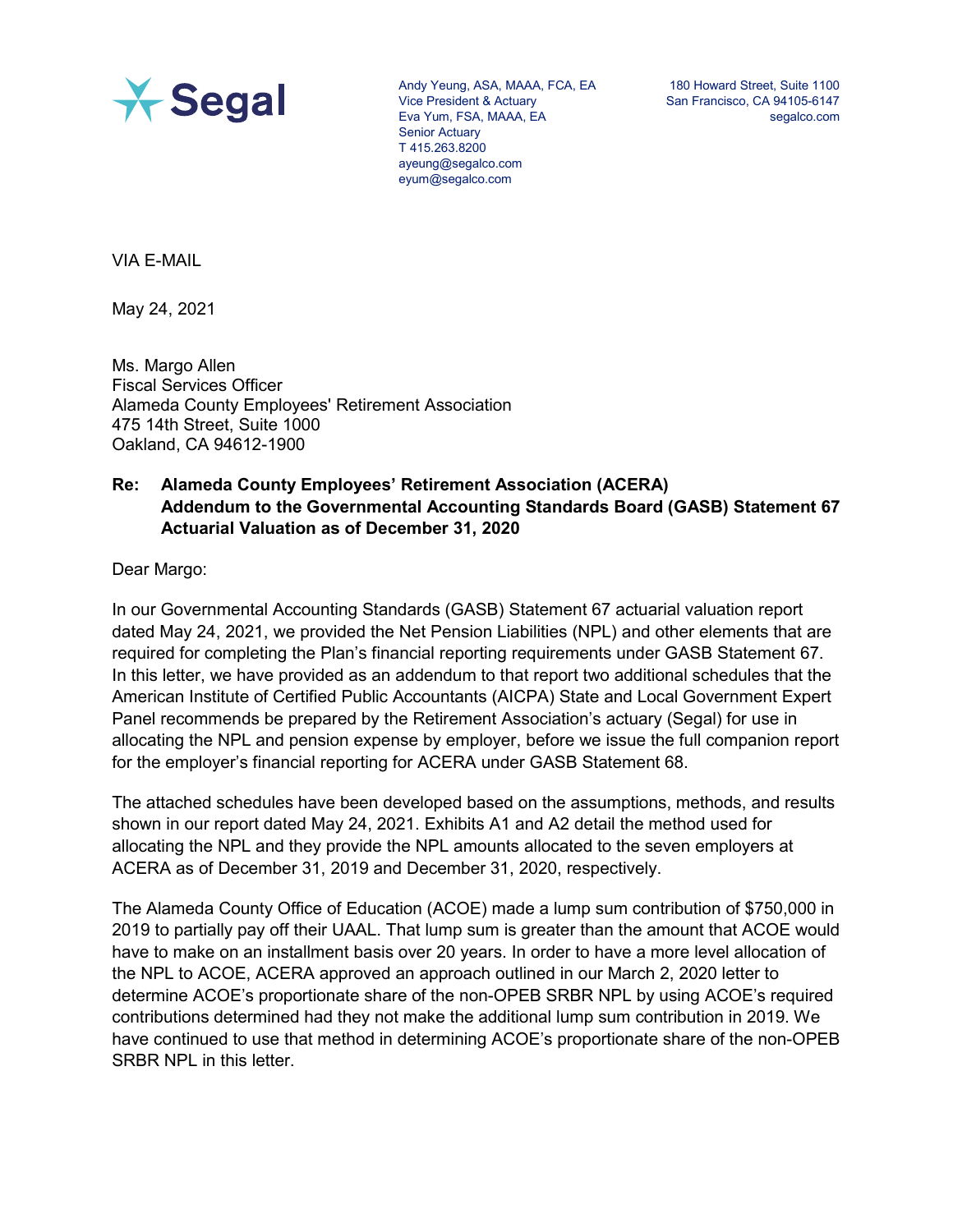Ms. Margo Allen May 24, 2021 Page 2

Exhibit B summarizes the allocated NPL, deferred outflows and inflows of resources, and pension expense by the seven employers. Additional information required under GASB Statement 68 that each of the employers will need to disclose will be provided later in a separate report.

These calculations were performed under the supervision of Eva Yum, FSA, MAAA, Enrolled Actuary. We are members of the American Academy of Actuaries and we meet the Qualification Standards of the American Academy of Actuaries to render the actuarial opinion herein.

Please let us know if you have any questions.

Sincerely,

Andy Yeung, ASA, MAAA, FCA, EA Vice President & Actuary

JB/jl **Enclosures** 

Eva Yum, FSA, MAAA, EA Senior Actuary

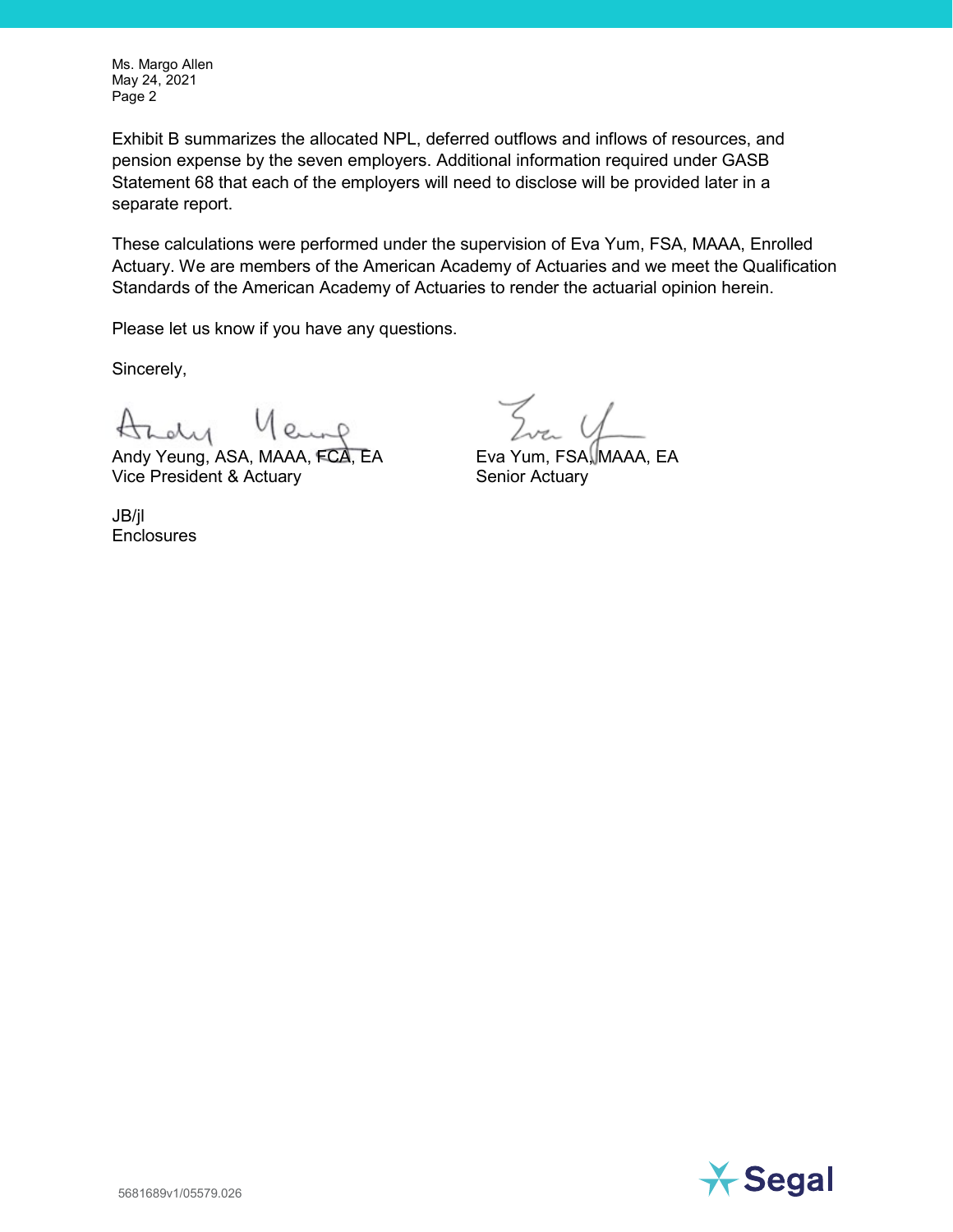|                                | <b>General Members.</b><br><b>Excluding ACOE and</b><br><b>LARPD</b> |                         | <b>General ACOE Members</b><br>Only |            | <b>General LARPD Members</b><br>Only |            | <b>All General Members</b><br><b>Combined</b> |            |
|--------------------------------|----------------------------------------------------------------------|-------------------------|-------------------------------------|------------|--------------------------------------|------------|-----------------------------------------------|------------|
| <b>Employer</b>                | <b>Contributions</b>                                                 | Percentage <sup>1</sup> | <b>Contributions</b>                | Percentage | <b>Contributions</b>                 | Percentage | <b>Contributions</b>                          | Percentage |
| Alameda County                 | \$124,398,408                                                        | 64.606%                 | \$0                                 | $0.000\%$  | \$0                                  | 0.000%     | \$124.398.408                                 | 63.924%    |
| <b>Health System</b>           | 54,239,577                                                           | 28.169%                 | 0                                   | $0.000\%$  | 0                                    | $0.000\%$  | 54.239.577                                    | 27.872%    |
| <b>Superior Court</b>          | 11,501,609                                                           | 5.973%                  | 0                                   | $0.000\%$  |                                      | $0.000\%$  | 11.501.609                                    | 5.910%     |
| First 5                        | 1.200.993                                                            | 0.624%                  | 0                                   | $0.000\%$  | 0                                    | $0.000\%$  | 1.200.993                                     | 0.617%     |
| <b>Housing Authority</b>       | 1.208.258                                                            | 0.628%                  | 0                                   | $0.000\%$  |                                      | $0.000\%$  | 1.208.258                                     | 0.621%     |
| LARPD                          | 0                                                                    | $0.000\%$               | 0                                   | $0.000\%$  | 1.306.574                            | 100.000%   | 1.306.574                                     | 0.671%     |
| <b>ACOE</b>                    | 0                                                                    | $0.000\%$               | 750,000                             | 100.000%   |                                      | 0.000%     | 750,000                                       | 0.385%     |
| <b>Total for all Employers</b> | \$192,548,845                                                        | 100.000%                | \$750,000                           | 100.000%   | \$1,306,574                          | 100.000%   | \$194,605,419                                 | 100.000%   |

# <span id="page-2-1"></span><span id="page-2-0"></span>**Actual Employer Contributions by Employer and Membership Class January 1, 2019 to December 31, 2019**

# **Actual Employer Contributions by Employer and Membership Class January 1, 2019 to December 31, 2019**

|                                | <b>Safety Members</b> |            | Total                |            | <b>Adjusted Total<sup>2</sup></b> |                         |
|--------------------------------|-----------------------|------------|----------------------|------------|-----------------------------------|-------------------------|
| <b>Employer</b>                | <b>Contributions</b>  | Percentage | <b>Contributions</b> | Percentage | <b>Contributions</b>              | Percentage <sup>1</sup> |
| Alameda County                 | \$103,921,531         | 100.000%   | \$228,319,939        | 76.482%    | \$228,319,939                     | 76.639%                 |
| Health System                  |                       | $0.000\%$  | 54,239,577           | 18.169%    | 54,239,577                        | 18.207%                 |
| <b>Superior Court</b>          |                       | $0.000\%$  | 11,501,609           | 3.853%     | 11,501,609                        | 3.861%                  |
| First 5                        |                       | $0.000\%$  | 1,200,993            | 0.402%     | 1,200,993                         | 0.403%                  |
| <b>Housing Authority</b>       |                       | $0.000\%$  | 1,208,258            | 0.405%     | 1,208,258                         | 0.406%                  |
| <b>LARPD</b>                   |                       | $0.000\%$  | 1,306,574            | 0.438%     | 1,306,574                         | 0.439%                  |
| <b>ACOE</b>                    |                       | $0.000\%$  | 750,000              | 0.251%     | 132,883 <sup>2</sup>              | 0.045%                  |
| <b>Total for all Employers</b> | \$103,921,531         | 100.000%   | \$298,526,950        | 100.000%   | \$297,909,833                     | 100.000%                |

<sup>1</sup> The unrounded percentages are used in the allocation of the NPL amongst the employers.

<sup>2</sup> ACOE made a lump sum contribution of \$750,000 in 2019 to partially pay off their UAAL. That lump sum is greater than the amount that ACOE would have to make on an installment basis over 20 years. In order to have a more level allocation of the NPL to ACOE, ACERA approved an approach outlined in our March 2, 2020 letter to determine ACOE's proportionate share of the non-OPEB SRBR NPL by using the total annual UAAL contribution ACOE would have made of \$132,883 in 2019 if they did not make the additional contribution to partially pay off their UAAL.

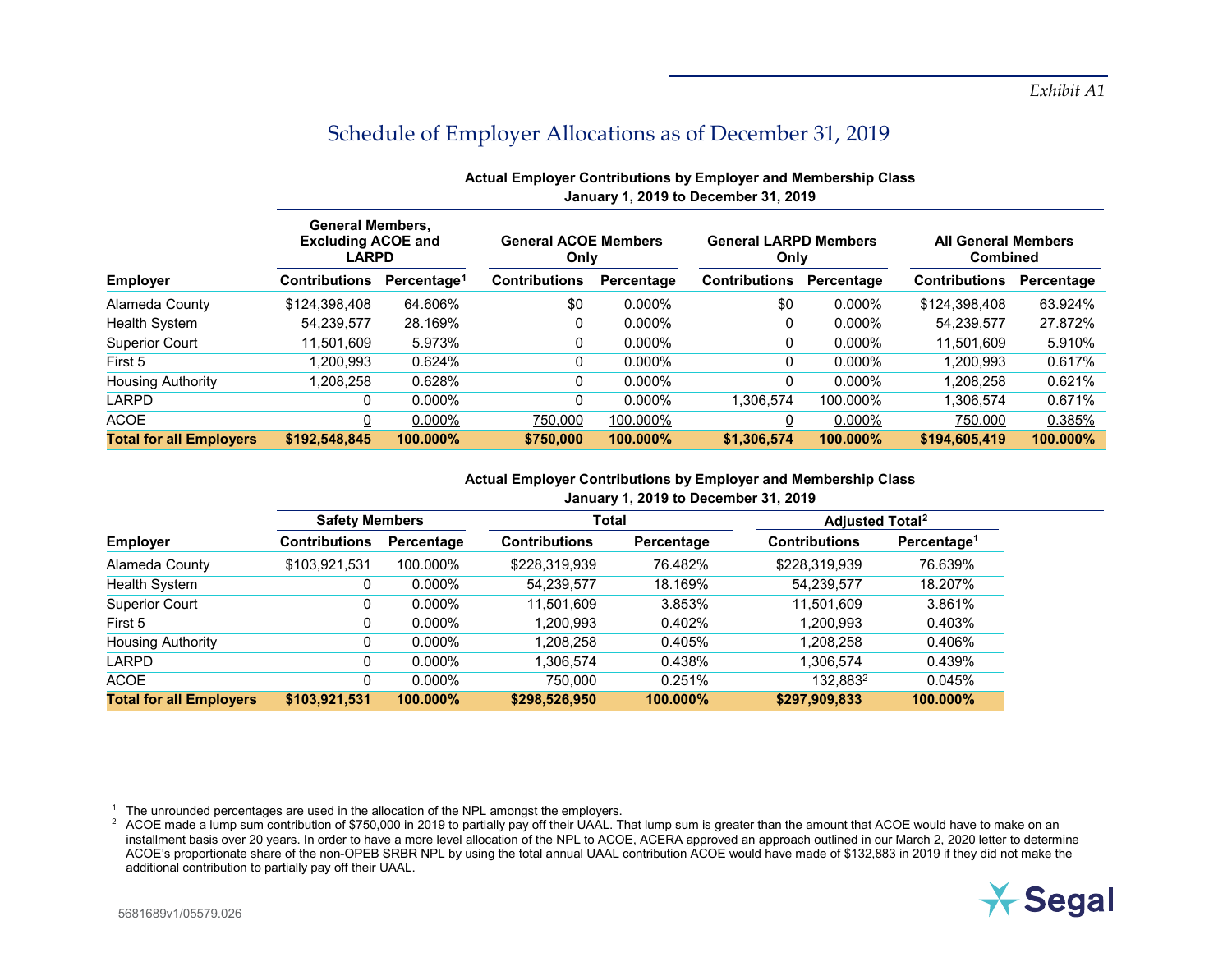| <b>NPL</b>      | Percentage <sup>1</sup> | <b>NPL</b>                                                                              |           | <b>NPL</b>                                                                               |           | <b>NPL</b>                                                                               | Percentage                                               |
|-----------------|-------------------------|-----------------------------------------------------------------------------------------|-----------|------------------------------------------------------------------------------------------|-----------|------------------------------------------------------------------------------------------|----------------------------------------------------------|
| \$750,950,156   | 64.606%                 | \$0                                                                                     | $0.000\%$ | \$0                                                                                      | 0.000%    | \$750,950,156                                                                            | 63.849%                                                  |
| 327.425.563     | 28.169%                 | 0                                                                                       | $0.000\%$ | 0                                                                                        | $0.000\%$ | 327.425.563                                                                              | 27.838%                                                  |
| 69,431,235      | 5.973%                  | 0                                                                                       | $0.000\%$ | 0                                                                                        | 0.000%    | 69.431.235                                                                               | 5.903%                                                   |
| 7.249.979       | 0.624%                  | 0                                                                                       | $0.000\%$ | 0                                                                                        | $0.000\%$ | 7.249.979                                                                                | 0.616%                                                   |
| 7.293.836       | 0.628%                  | 0                                                                                       | $0.000\%$ | 0                                                                                        | $0.000\%$ | 7,293,836                                                                                | 0.620%                                                   |
| 0               | $0.000\%$               | 0                                                                                       | $0.000\%$ | 13.024.823                                                                               | 100.000%  | 13.024.823                                                                               | 1.107%                                                   |
| 0               | $0.000\%$               | 793.504                                                                                 | 100.000%  |                                                                                          | 0.000%    | 793,504                                                                                  | 0.067%                                                   |
| \$1,162,350,769 | 100.000%                | \$793,504                                                                               | 100.000%  | \$13,024,823                                                                             | 100.000%  | \$1,176,169,096                                                                          | 100.000%                                                 |
|                 |                         | <b>General NPL, Excluding</b><br><b>ACOE and LARPD</b><br>(Excl. non-OPEB SRBR)<br>NPL) |           | <b>General ACOE NPL Only</b><br>(Excl. non-OPEB SRBR)<br>NPL)<br>Percentage <sup>1</sup> |           | <b>General LARPD NPL Only</b><br>(Excl. non-OPEB SRBR<br>NPL)<br>Percentage <sup>1</sup> | <b>Total General NPL</b><br>(Excl. non-OPEB SRBR<br>NPL) |

### <span id="page-3-1"></span><span id="page-3-0"></span>**Allocation of December 31, 2019 Net Pension Liability**

#### **Allocation of December 31, 2019 Net Pension Liability**

|                                | <b>Safety NPL</b><br>(Excl. non-OPEB SRBR)<br>NPL) |                         | <b>General &amp; Safety Total</b><br>(Excl. non-OPEB SRBR)<br>NPL) |            | <b>General &amp; Safety</b><br><b>Non-OPEB SRBR NPL</b> |                         | <b>Total</b>    |            |
|--------------------------------|----------------------------------------------------|-------------------------|--------------------------------------------------------------------|------------|---------------------------------------------------------|-------------------------|-----------------|------------|
| <b>Employer</b>                | <b>NPL</b>                                         | Percentage <sup>1</sup> | <b>NPL</b>                                                         | Percentage | <b>NPL</b>                                              | Percentage <sup>2</sup> | <b>NPL</b>      | Percentage |
| Alameda County                 | \$810,219,254                                      | 100.000%                | \$1,561,169,410                                                    | 78.594%    | \$118,260,007                                           | 76.639%                 | \$1,679,429,417 | 78.452%    |
| Health System                  | 0                                                  | $0.000\%$               | 327,425,563                                                        | 16.483%    | 28,093,792                                              | 18.207%                 | 355,519,355     | 16.608%    |
| <b>Superior Court</b>          | 0                                                  | $0.000\%$               | 69,431,235                                                         | 3.495%     | 5,957,344                                               | 3.861%                  | 75,388,579      | 3.522%     |
| First 5                        | 0                                                  | $0.000\%$               | 7.249.979                                                          | 0.365%     | 622.063                                                 | 0.403%                  | 7,872,042       | 0.368%     |
| <b>Housing Authority</b>       | 0                                                  | 0.000%                  | 7.293.836                                                          | 0.367%     | 625.826                                                 | 0.406%                  | 7,919,662       | 0.370%     |
| LARPD                          | 0                                                  | 0.000%                  | 13.024.823                                                         | 0.656%     | 676.750                                                 | 0.439%                  | 13.701.573      | 0.640%     |
| <b>ACOE</b>                    | 0                                                  | 0.000%                  | 793,504                                                            | $0.040\%$  | 68,828                                                  | 0.045%                  | 862,332         | 0.040%     |
| <b>Total for all Employers</b> | \$810,219,254                                      | 100.000%                | \$1.986.388.350                                                    | 100.000%   | \$154,304,610                                           | 100.000%                | \$2,140,692,960 | 100.000%   |

#### **Notes:**

 $1$  Allocated based on the actual employer contributions within each membership class.

 $^2$  Allocated based on the actual employer contributions in total, with an adjustment to reflect the total annual UAAL contribution ACOE would have made of \$132,883 in 2019 if they did not make the additional contribution to partially pay off their UAAL. This approach is outlined in our March 2, 2020 letter and is approved by ACERA.

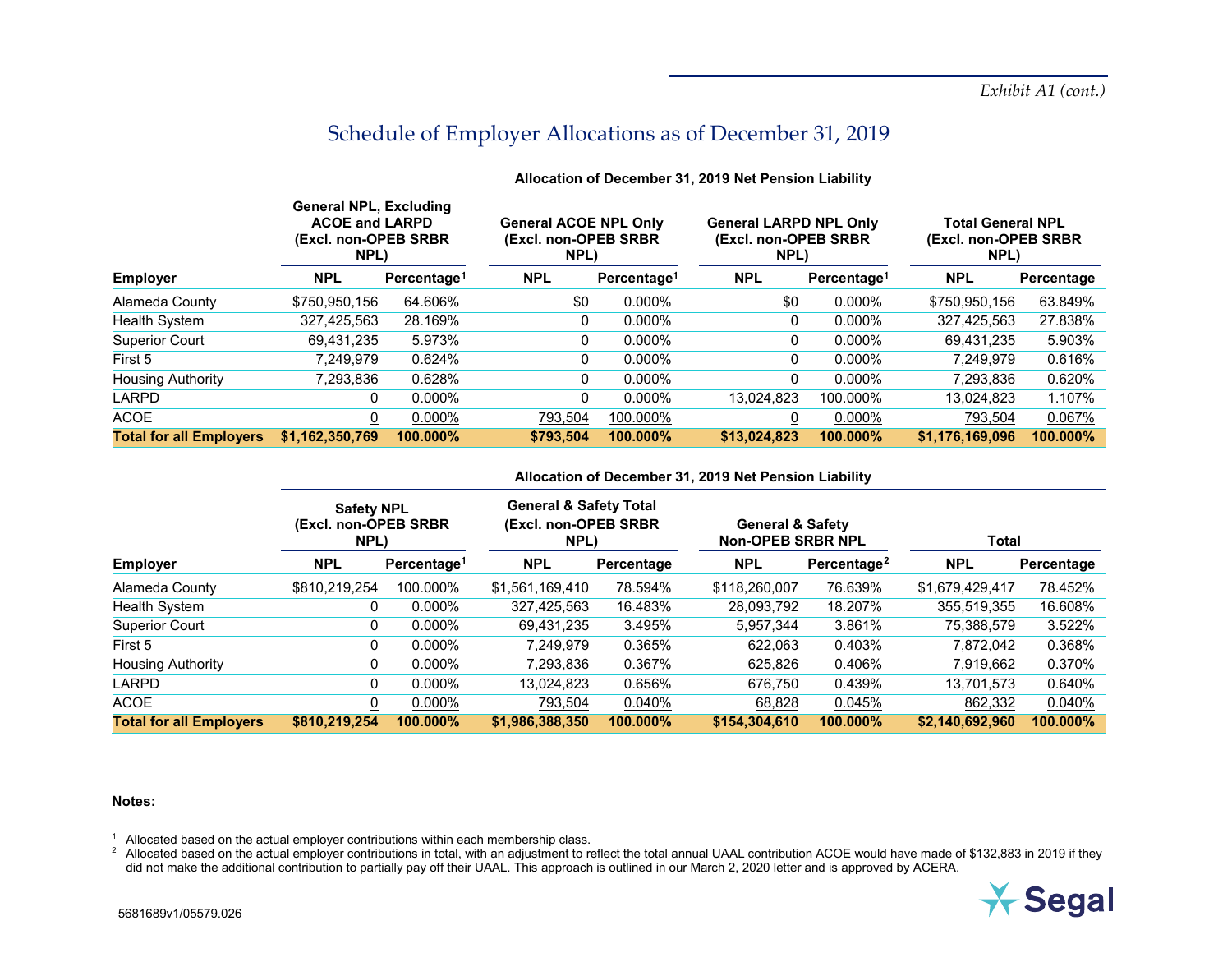<span id="page-4-1"></span><span id="page-4-0"></span>Based on the January 1, 2019 through December 31, 2019 employer contributions as provided by ACERA.

### **Pension (excluding non-OPEB SRBR)**

The Net Pension Liability (NPL) for each membership class is the Total Pension Liability (TPL) minus the Plan's Fiduciary Net Position (plan assets). The Total Pension Liability for each membership class is obtained from internal valuation results. The Plan's Fiduciary Net Position for each membership class is obtained by allocating the total Plan's Fiduciary Net Position for Pension (excluding non-OPEB SRBR) proportionally based on the valuation value of assets for each membership class relative to the total valuation value of assets for all membership classes.[1](#page-4-0) The total Plan's Fiduciary Net Position for pension as of December 31, 2019 includes the net fair value of assets less SRBR assets. The SRBR assets include the SRBR-OPEB reserve (after reducing the reserve by the SRBR implicit subsidy transfer), the 401(h) reserve, and the Non-OPEB SRBR reserve, plus a proportionate share of one half of the deferred market gains (after adjustment to replenish the balance in the Contingency Reserve) commensurate with the size of those SRBR reserves and 401(h) reserve to valuation and 401(h) reserves.

The General ACOE membership class has only one employer (ACOE), so all of the NPL for General ACOE is allocated to the ACOE. The General LARPD membership class has only one employer (LARPD), so all of the NPL for General LARPD is allocated to LARPD. The Safety membership class also has only one employer (County), so all of the NPL for Safety is allocated to the County.

For General excluding ACOE and LARPD, the NPL is allocated based on the actual employer contributions within the General membership class excluding any contributions made by ACOE and LARPD. The steps used for the allocation are as follows:

-First calculate the ratio of the employer's contributions to the total contributions for the membership class.

-This ratio is multiplied by the NPL for the membership class to determine the employer's proportionate share of the NPL for the membership class.

#### **Non-OPEB SRBR**

The non-OPEB SRBR assets include the Non-OPEB SRBR reserve, plus a proportionate share of one half of the deferred market gains (after adjustment to replenish the balance in the Contingency Reserve) commensurate with the size of the non-OPEB to total SRBR reserves.

For non-OPEB SRBR, the NPL is allocated based on the actual employer contributions in total.<sup>[2](#page-4-1)</sup> The steps used for the allocation are as follows:

-First calculate the ratio of the employer's total contributions to the total contributions for all employers.

-This ratio is multiplied by the NPL for the non-OPEB SRBR to determine the employer's proportionate share of the NPL for the non-OPEB SRBR.

#### **Total**

The employer's total allocated NPL is the sum of its allocated pension NPL from each membership class and the non-OPEB SRBR. The proportionate share of the total plan NPL is then the ratio of the employer's total allocated NPL to the total NPL of all employers.

<sup>1</sup> As of December 31, 2019, the total Plan's Fiduciary Net Position for Pension (excluding non-OPEB SRBR) is \$174.9 million **higher** than the valuation value of assets as of the same date due to the inclusion of deferred market **gains**.

 $^2$  Includes an adjustment to reflect the total annual UAAL contribution ACOE would have made of \$132,883 in 2019 if they did not make the additional contribution to partially pay off their UAAL. This approach is outlined in our March 2, 2020 letter and is approved by ACERA.

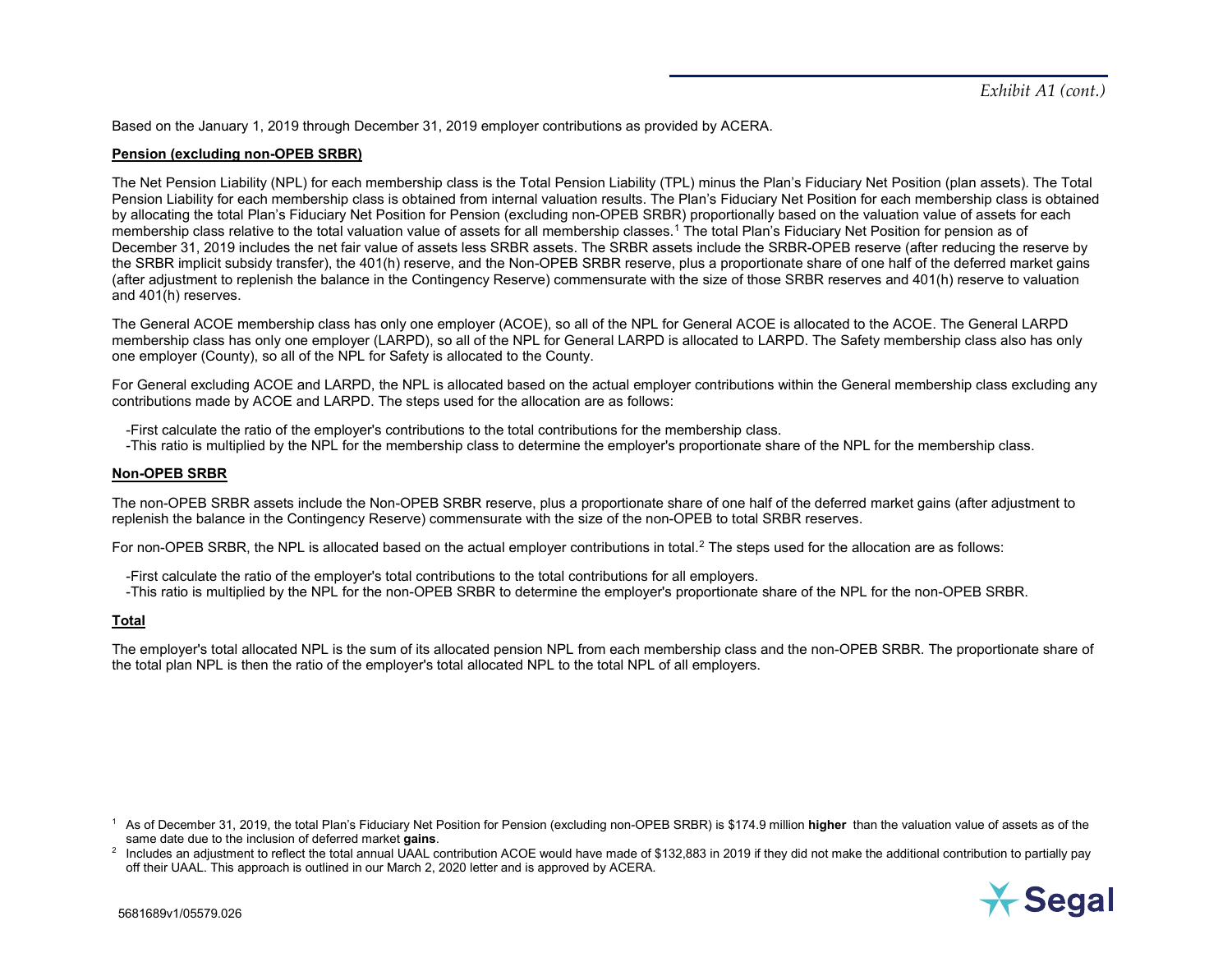|                                | <b>General Members,</b><br><b>Excluding ACOE and</b><br><b>LARPD</b> |                         | <b>General ACOE Members</b><br>Only |             | <b>General LARPD Members</b><br>Only |            |                      | <b>All General Members</b><br><b>Combined</b> |  |  |
|--------------------------------|----------------------------------------------------------------------|-------------------------|-------------------------------------|-------------|--------------------------------------|------------|----------------------|-----------------------------------------------|--|--|
| <b>Employer</b>                | <b>Contributions</b>                                                 | Percentage <sup>1</sup> | <b>Contributions</b>                | Percentage  | <b>Contributions</b>                 | Percentage | <b>Contributions</b> | Percentage                                    |  |  |
| Alameda County                 | \$129,742,973                                                        | 65.180%                 | \$0                                 | $0.000\%$   | \$0                                  | 0.000%     | \$129,742,973        | 64.672%                                       |  |  |
| <b>Health System</b>           | 54,283,769                                                           | 27.271%                 | 0                                   | $0.000\%$   | 0                                    | $0.000\%$  | 54,283,769           | 27.059%                                       |  |  |
| <b>Superior Court</b>          | 12,372,365                                                           | 6.216%                  | 0                                   | $0.000\%$   |                                      | $0.000\%$  | 12,372,365           | 6.167%                                        |  |  |
| First 5                        | 1.329.139                                                            | 0.668%                  | 0                                   | $0.000\%$   | 0                                    | $0.000\%$  | 1.329.139            | 0.663%                                        |  |  |
| <b>Housing Authority</b>       | 1.323.493                                                            | 0.665%                  | 0                                   | $0.000\%$   |                                      | $0.000\%$  | 1.323.493            | 0.660%                                        |  |  |
| LARPD                          | C                                                                    | $0.000\%$               |                                     | $0.000\%$   | 1.490.917                            | 100.000%   | 1.490.917            | 0.743%                                        |  |  |
| <b>ACOE</b>                    | 0                                                                    | $0.000\%$               | 72,051                              | 100.000%    |                                      | 0.000%     | 72,051               | 0.036%                                        |  |  |
| <b>Total for all Employers</b> | \$199,051,739                                                        | 100.000%                | \$72,051                            | $100.000\%$ | \$1,490,917                          | 100.000%   | \$200,614,707        | 100.000%                                      |  |  |

# <span id="page-5-1"></span><span id="page-5-0"></span>**Actual Employer Contributions by Employer and Membership Class January 1, 2020 to December 31, 2020**

## **Actual Employer Contributions by Employer and Membership Class January 1, 2020 to December 31, 2020**

|                                | <b>Safety Members</b> |            | Total                |            | <b>Adjusted Total<sup>2</sup></b> |                         |
|--------------------------------|-----------------------|------------|----------------------|------------|-----------------------------------|-------------------------|
| <b>Employer</b>                | <b>Contributions</b>  | Percentage | <b>Contributions</b> | Percentage | <b>Contributions</b>              | Percentage <sup>1</sup> |
| Alameda County                 | \$109,138,291         | 100.000%   | \$238,881,264        | 77.121%    | \$238,881,264                     | 77.104%                 |
| Health System                  | 0                     | $0.000\%$  | 54,283,769           | 17.525%    | 54,283,769                        | 17.521%                 |
| <b>Superior Court</b>          | 0                     | $0.000\%$  | 12,372,365           | 3.994%     | 12,372,365                        | 3.993%                  |
| First 5                        | 0                     | $0.000\%$  | 1,329,139            | 0.429%     | 1,329,139                         | 0.429%                  |
| <b>Housing Authority</b>       | 0                     | $0.000\%$  | 1,323,493            | 0.427%     | 1,323,493                         | 0.427%                  |
| LARPD                          | 0                     | $0.000\%$  | 1,490,917            | 0.481%     | 1,490,917                         | 0.481%                  |
| <b>ACOE</b>                    |                       | $0.000\%$  | 72,051               | 0.023%     | 138,832 <sup>2</sup>              | 0.045%                  |
| <b>Total for all Employers</b> | \$109,138,291         | 100.000%   | \$309,752,998        | 100.000%   | \$309,819,779                     | 100.000%                |

<sup>1</sup> The unrounded percentages are used in the allocation of the NPL amongst the employers.

<sup>2</sup> ACOE made a lump sum contribution of \$750,000 in 2019 to partially pay off their UAAL. That lump sum is greater than the amount that ACOE would have to make on an installment basis over 20 years. In order to have a more level allocation of the NPL to ACOE, ACERA approved an approach outlined in our March 2, 2020 letter to determine ACOE's proportionate share of the non-OPEB SRBR NPL by using ACOE's required contributions determined in our December 31, 2018 valuation in the amount of \$78,000 based on an April 1, 2020 payment date plus the amortization of the remaining balance of the original \$750,000 lump sum amount (an amount of \$60,832 which represents the additional UAAL contribution ACOE would have been required to pay if they did not make the additional lump sum contribution in 2019). Note that in 2020, the actual contribution made by ACOE is \$72,051 which is \$5,949 less than the required contribution. Since \$5,949 is part of the required contributions, we included this amount for purposes of determining ACOE's proportionate share of the non-OPEB SRBR NPL.

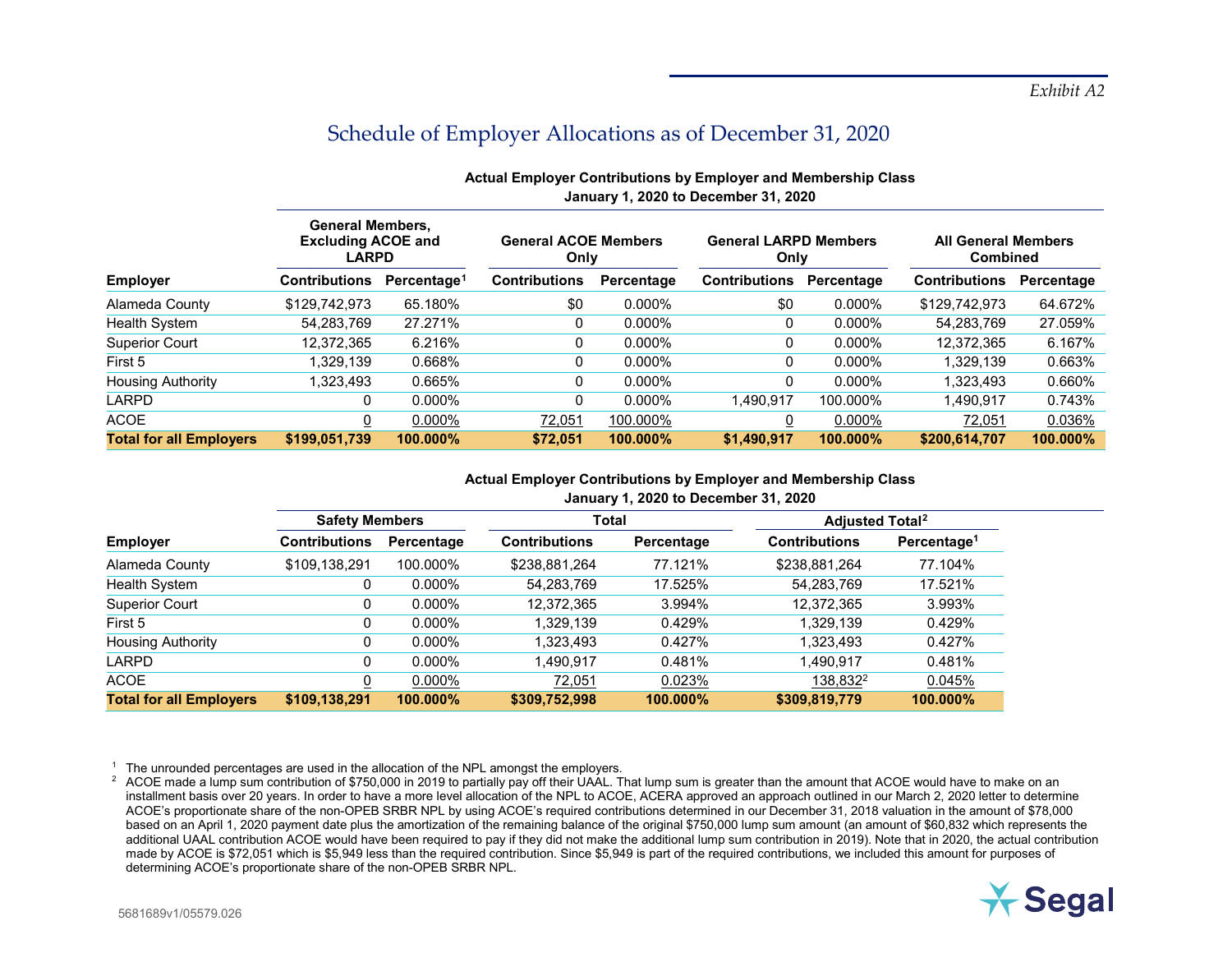|                                | <b>General NPL, Excluding</b><br><b>ACOE and LARPD</b><br>(Excl. non-OPEB SRBR)<br>NPL) |                         | <b>General ACOE NPL Only</b><br>(Excl. non-OPEB SRBR)<br>NPL) |                         | <b>General LARPD NPL Only</b><br>(Excl. non-OPEB SRBR)<br>NPL) |                         | <b>Total General NPL</b><br>(Excl. non-OPEB SRBR<br>NPL) |            |
|--------------------------------|-----------------------------------------------------------------------------------------|-------------------------|---------------------------------------------------------------|-------------------------|----------------------------------------------------------------|-------------------------|----------------------------------------------------------|------------|
| <b>Employer</b>                | <b>NPL</b>                                                                              | Percentage <sup>1</sup> | <b>NPL</b>                                                    | Percentage <sup>1</sup> | <b>NPL</b>                                                     | Percentage <sup>1</sup> | <b>NPL</b>                                               | Percentage |
| Alameda County                 | \$826,710,745                                                                           | 65.180%                 | \$0                                                           | 0.000%                  | \$0                                                            | 0.000%                  | \$826,710,745                                            | 64.436%    |
| Health System                  | 345.891.373                                                                             | 27.271%                 | 0                                                             | $0.000\%$               | 0                                                              | 0.000%                  | 345.891.373                                              | 26.959%    |
| <b>Superior Court</b>          | 78,835,615                                                                              | 6.216%                  | 0                                                             | $0.000\%$               | 0                                                              | 0.000%                  | 78,835,615                                               | 6.145%     |
| First 5                        | 8.469.156                                                                               | 0.668%                  | 0                                                             | $0.000\%$               | 0                                                              | 0.000%                  | 8.469.156                                                | 0.660%     |
| Housing Authority              | 8.433.180                                                                               | 0.665%                  | 0                                                             | $0.000\%$               | 0                                                              | 0.000%                  | 8,433,180                                                | 0.657%     |
| LARPD                          | 0                                                                                       | $0.000\%$               | 0                                                             | 0.000%                  | 13.833.231                                                     | 100.000%                | 13.833.231                                               | 1.078%     |
| ACOE                           | 0                                                                                       | $0.000\%$               | 832.627                                                       | 100.000%                |                                                                | 0.000%                  | 832,627                                                  | 0.065%     |
| <b>Total for all Employers</b> | \$1,268,340,069                                                                         | 100.000%                | \$832,627                                                     | 100.000%                | \$13,833,231                                                   | 100.000%                | \$1,283,005,927                                          | 100.000%   |
|                                |                                                                                         |                         |                                                               |                         |                                                                |                         |                                                          |            |

### <span id="page-6-1"></span><span id="page-6-0"></span>**Allocation of December 31, 2020 Net Pension Liability**

#### **Allocation of December 31, 2020 Net Pension Liability**

|                                | <b>Safety NPL</b><br>(Excl. non-OPEB SRBR)<br>NPL) |                         | <b>General &amp; Safety Total</b><br>(Excl. non-OPEB SRBR<br>NPL) |            | <b>General &amp; Safety</b><br><b>Non-OPEB SRBR NPL</b> |                         | Total           |            |
|--------------------------------|----------------------------------------------------|-------------------------|-------------------------------------------------------------------|------------|---------------------------------------------------------|-------------------------|-----------------|------------|
| <b>Employer</b>                | <b>NPL</b>                                         | Percentage <sup>1</sup> | <b>NPL</b>                                                        | Percentage | <b>NPL</b>                                              | Percentage <sup>2</sup> | <b>NPL</b>      | Percentage |
| Alameda County                 | \$850,522,497                                      | 100.000%                | \$1,677,233,242                                                   | 78.614%    | \$46,946,231                                            | 77.104%                 | \$1,724,179,473 | 78.572%    |
| <b>Health System</b>           | 0                                                  | $0.000\%$               | 345.891.373                                                       | 16.212%    | 10,668,139                                              | 17.521%                 | 356.559.512     | 16.248%    |
| <b>Superior Court</b>          | 0                                                  | $0.000\%$               | 78,835,615                                                        | 3.695%     | 2,431,484                                               | 3.993%                  | 81,267,099      | 3.703%     |
| First 5                        | 0                                                  | $0.000\%$               | 8,469,156                                                         | 0.397%     | 261,210                                                 | 0.429%                  | 8,730,366       | 0.398%     |
| <b>Housing Authority</b>       | 0                                                  | $0.000\%$               | 8,433,180                                                         | 0.395%     | 260,100                                                 | 0.427%                  | 8,693,280       | 0.396%     |
| <b>LARPD</b>                   | 0                                                  | $0.000\%$               | 13,833,231                                                        | 0.648%     | 293,003                                                 | 0.481%                  | 14,126,234      | 0.644%     |
| <b>ACOE</b>                    |                                                    | $0.000\%$               | 832,627                                                           | 0.039%     | 27,284                                                  | 0.045%                  | 859,911         | 0.039%     |
| <b>Total for all Employers</b> | \$850,522,497                                      | 100.000%                | \$2,133,528,424                                                   | 100.000%   | \$60,887,451                                            | 100.000%                | \$2,194,415,875 | 100.000%   |

<sup>1</sup> Allocated based on the actual employer contributions within each membership class.

 $^{\rm 2}$  Allocated based on the actual employer contributions in total, with an adjustment to reflect the total annual UAAL contribution ACOE would have been required to make of \$138,832 in 2020 if they did not make the additional contribution in 2019 to partially pay off their UAAL. This approach is outlined in our March 2, 2020 letter and is approved by ACERA.

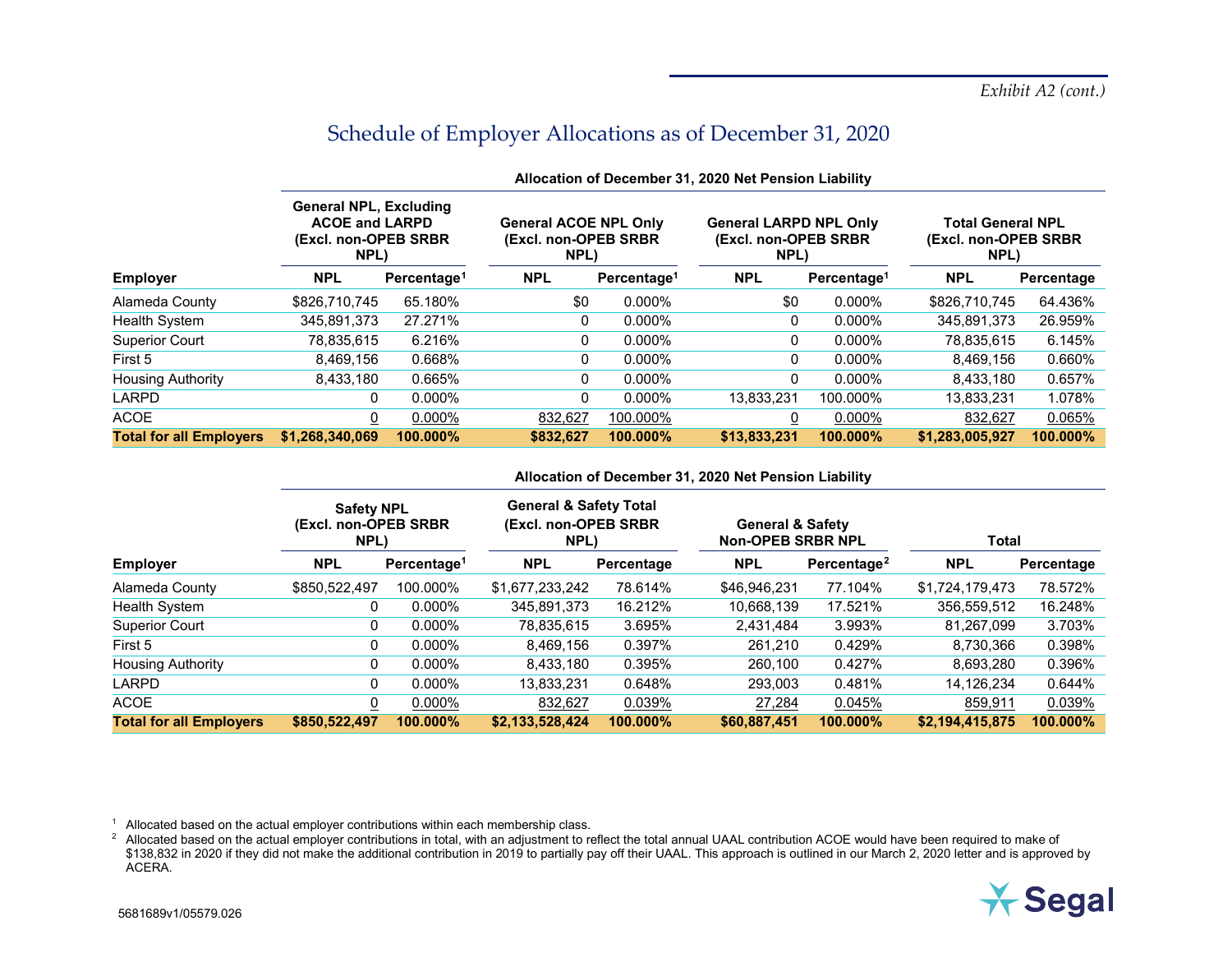## <span id="page-7-1"></span><span id="page-7-0"></span>**Notes:**

Based on the January 1, 2020 through December 31, 2020 employer contributions as provided by ACERA.

## **Pension (excluding non-OPEB SRBR)**

The Net Pension Liability (NPL) for each membership class is the Total Pension Liability (TPL) minus the Plan's Fiduciary Net Position (plan assets). The Total Pension Liability for each membership class is obtained from internal valuation results. The Plan's Fiduciary Net Position for each membership class is obtained by allocating the total Plan's Fiduciary Net Position for Pension (excluding non-OPEB SRBR) proportionally based on the valuation value of assets for each membership class relative to the total valuation value of assets for all membership classes.<sup>[1](#page-7-0)</sup> The total Plan's Fiduciary Net Position for pension as of December 31, 2020 includes the net fair value of assets less SRBR assets. The SRBR assets include the SRBR-OPEB reserve (after reducing the reserve by the SRBR implicit subsidy transfer), the 401(h) reserve, and the Non-OPEB SRBR reserve, plus a proportionate share of one half of the deferred market gains (after adjustment to replenish the balance in the Contingency Reserve) commensurate with the size of those SRBR reserves and 401(h) reserve to valuation and 401(h) reserves.

The General ACOE membership class has only one employer (ACOE), so all of the NPL for General ACOE is allocated to the ACOE. The General LARPD membership class has only one employer (LARPD), so all of the NPL for General LARPD is allocated to LARPD. The Safety membership class also has only one employer (County), so all of the NPL for Safety is allocated to the County.

For General excluding ACOE and LARPD, the NPL is allocated based on the actual employer contributions within the General membership class excluding any contributions made by ACOE and LARPD. The steps used for the allocation are as follows:

-First calculate the ratio of the employer's contributions to the total contributions for the membership class.

-This ratio is multiplied by the NPL for the membership class to determine the employer's proportionate share of the NPL for the membership class.

## **Non-OPEB SRBR**

The non-OPEB SRBR assets include the Non-OPEB SRBR reserve, plus a proportionate share of one half of the deferred market gains (after adjustment to replenish the balance in the Contingency Reserve) commensurate with the size of the non-OPEB to total SRBR reserves.

For non-OPEB SRBR, the NPL is allocated based on the actual employer contributions in total.<sup>[2](#page-7-1)</sup> The steps used for the allocation are as follows:

-First calculate the ratio of the employer's total contributions to the total contributions for all employers.

-This ratio is multiplied by the NPL for the non-OPEB SRBR to determine the employer's proportionate share of the NPL for the non-OPEB SRBR.

# **Total**

The employer's total allocated NPL is the sum of its allocated pension NPL from each membership class and the non-OPEB SRBR. The proportionate share of the total plan NPL is then the ratio of the employer's total allocated NPL to the total NPL of all employers.

<sup>&</sup>lt;sup>2</sup> Includes an adjustment to reflect the total annual UAAL contribution ACOE would have been required to make of \$138,832 in 2020 if they did not make the additional contribution to partially pay off their UAAL. This approach is outlined in our March 2, 2020 letter and is approved by ACERA.



<sup>1</sup> As of December 31, 2020, the total Plan's Fiduciary Net Position for Pension (excluding non-OPEB SRBR) is \$306.4 million **higher** than the valuation value of assets as of the same date due to the inclusion of deferred market **gains**. The total Plan's Fiduciary Net Position also includes the Contingency Reserve and the deferred market gains for replenishing the Contingency Reserve from \$69.0 million to \$98.7 million.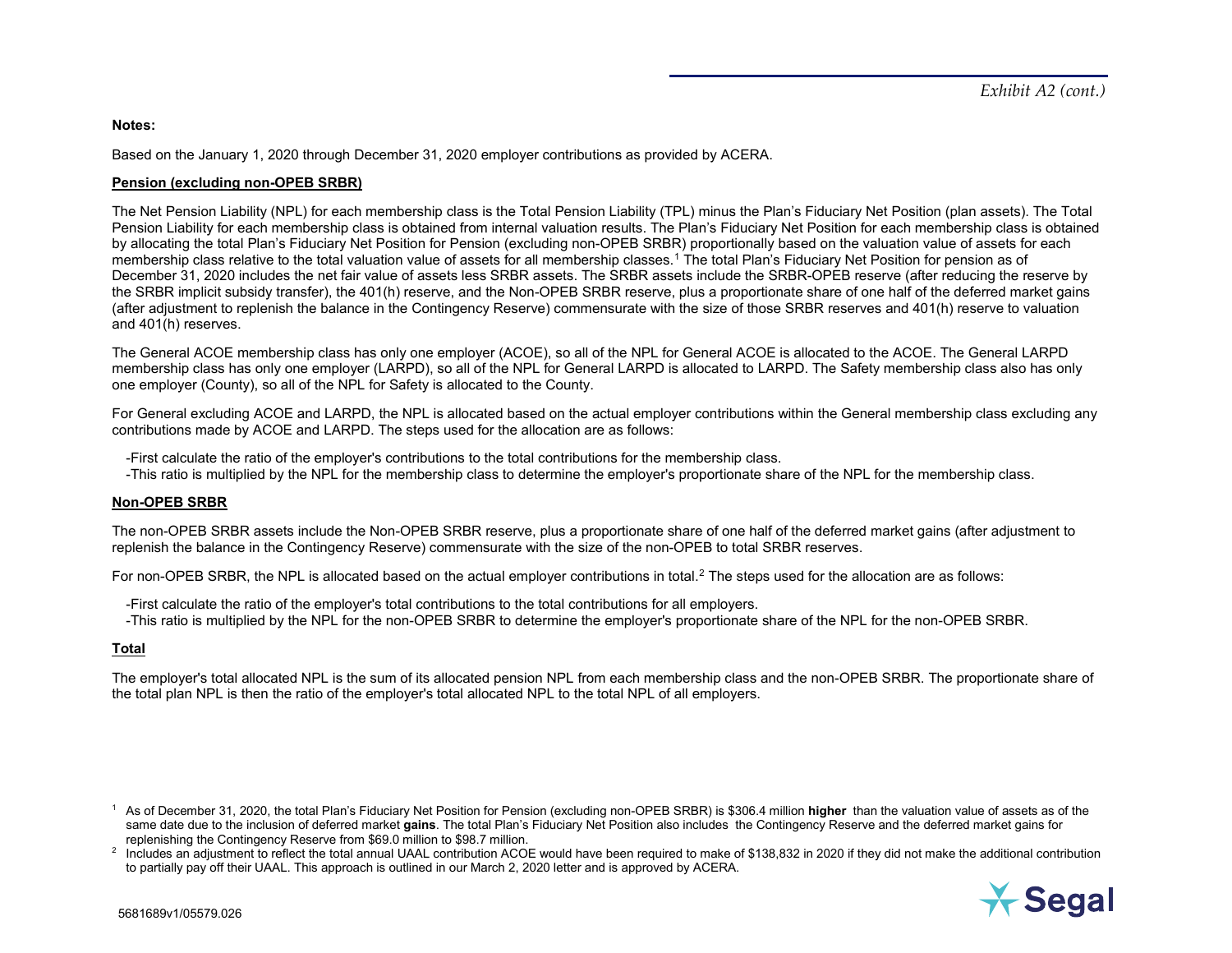# Schedule of Pension Amounts by Employer as of December 31, 2020

|                                |                                 | <b>Deferred Outflows of Resources</b>                                                      |                                                                                                                                                                          |                                         |                                                                                                                                                                                              |                                                                 |  |
|--------------------------------|---------------------------------|--------------------------------------------------------------------------------------------|--------------------------------------------------------------------------------------------------------------------------------------------------------------------------|-----------------------------------------|----------------------------------------------------------------------------------------------------------------------------------------------------------------------------------------------|-----------------------------------------------------------------|--|
| <b>Employer</b>                | <b>Net Pension</b><br>Liability | <b>Differences</b><br><b>Between</b><br><b>Expected and</b><br>Actual<br><b>Experience</b> | <b>Net Difference</b><br><b>Between</b><br><b>Projected and</b><br><b>Actual</b><br><b>Investment</b><br><b>Earnings on</b><br><b>Pension Plan</b><br><b>Investments</b> | <b>Changes of</b><br><b>Assumptions</b> | <b>Changes in</b><br><b>Proportion</b><br>and<br><b>Differences</b><br><b>Between</b><br><b>Employer</b><br><b>Contributions</b><br>and<br>Proportionate<br>Share of<br><b>Contributions</b> | <b>Total Deferred</b><br><b>Outflows of</b><br><b>Resources</b> |  |
| Alameda County                 | \$1,724,179,473                 | \$42,239,675                                                                               | \$0                                                                                                                                                                      | \$293,037,119                           | \$11,520,977                                                                                                                                                                                 | \$346,797,771                                                   |  |
| Health System                  | 356,559,512                     | 8,559,363                                                                                  | 0                                                                                                                                                                        | 72,609,580                              | 3,818,149                                                                                                                                                                                    | 84,987,092                                                      |  |
| <b>Superior Court</b>          | 81,267,099                      | 1,950,851                                                                                  | 0                                                                                                                                                                        | 16,549,187                              | 5,881,353                                                                                                                                                                                    | 24,381,391                                                      |  |
| First 5                        | 8,730,366                       | 209,576                                                                                    | 0                                                                                                                                                                        | 1,777,847                               | 923,064                                                                                                                                                                                      | 2,910,487                                                       |  |
| <b>Housing Authority</b>       | 8,693,280                       | 208,686                                                                                    | 0                                                                                                                                                                        | 1,770,295                               | 438,903                                                                                                                                                                                      | 2,417,884                                                       |  |
| <b>LARPD</b>                   | 14,126,234                      | 3,162,181                                                                                  | 0                                                                                                                                                                        | 1,809,278                               | 59,936                                                                                                                                                                                       | 5,031,395                                                       |  |
| <b>ACOE</b>                    | 859,911                         | 705,561                                                                                    | $\underline{0}$                                                                                                                                                          | 48,179                                  | 26,280                                                                                                                                                                                       | 780,020                                                         |  |
| <b>Total for all Employers</b> | \$2,194,415,875                 | \$57,035,893                                                                               | \$0                                                                                                                                                                      | \$387,601,485                           | \$22,668,662                                                                                                                                                                                 | \$467,306,040                                                   |  |

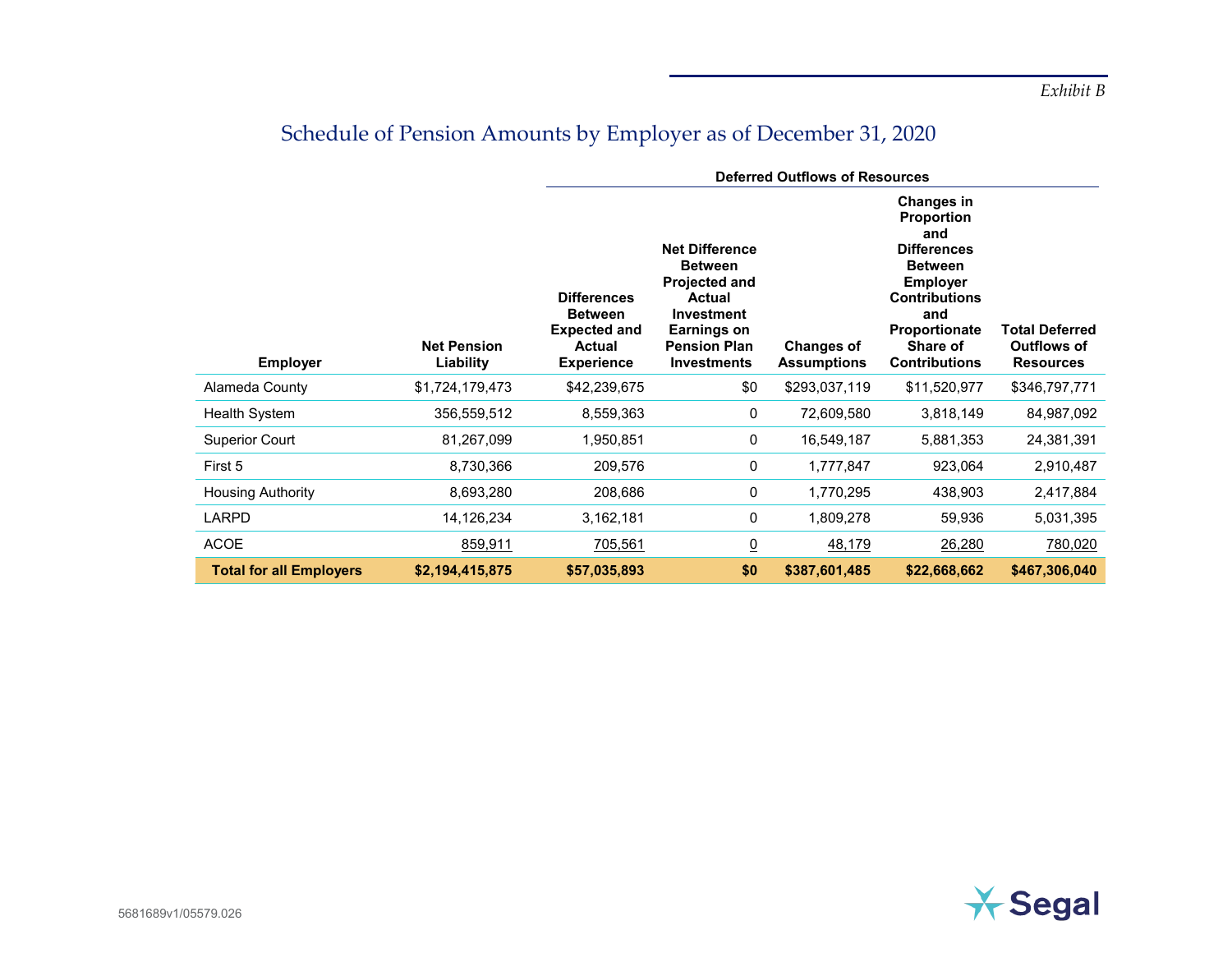*Exhibit B (cont.)*

|                                | <b>Deferred Inflows of Resources</b>                                                       |                                                                                                                                                        |                                         |                                                                                                                                                                                              |                                                                   |                                                                           | <b>Pension Expense</b>                                                                                                                                                                                                                                                     |                                                                     |  |
|--------------------------------|--------------------------------------------------------------------------------------------|--------------------------------------------------------------------------------------------------------------------------------------------------------|-----------------------------------------|----------------------------------------------------------------------------------------------------------------------------------------------------------------------------------------------|-------------------------------------------------------------------|---------------------------------------------------------------------------|----------------------------------------------------------------------------------------------------------------------------------------------------------------------------------------------------------------------------------------------------------------------------|---------------------------------------------------------------------|--|
| <b>Employer</b>                | <b>Differences</b><br><b>Between</b><br><b>Expected</b><br>and Actual<br><b>Experience</b> | <b>Net</b><br><b>Difference</b><br><b>Between</b><br>Projected<br>and Actual<br>Investment<br>Earnings on<br><b>Pension Plan</b><br><b>Investments</b> | <b>Changes of</b><br><b>Assumptions</b> | <b>Changes in</b><br><b>Proportion</b><br>and<br><b>Differences</b><br><b>Between</b><br><b>Employer</b><br><b>Contributions</b><br>and<br>Proportionate<br>Share of<br><b>Contributions</b> | <b>Total</b><br><b>Deferred</b><br>Inflows of<br><b>Resources</b> | Proportionate<br><b>Share of Plan</b><br><b>Pension</b><br><b>Expense</b> | <b>Net</b><br><b>Amortization</b><br>of Deferred<br><b>Amounts</b><br>from<br><b>Changes in</b><br><b>Proportion</b><br>and<br><b>Differences</b><br><b>Between</b><br><b>Employer</b><br><b>Contributions</b><br>and<br>Proportionate<br>Share of<br><b>Contributions</b> | <b>Total</b><br><b>Employer</b><br><b>Pension</b><br><b>Expense</b> |  |
| Alameda County                 | \$7,854,374                                                                                | \$286,812,664                                                                                                                                          | \$73,087,610                            | \$2,547,465                                                                                                                                                                                  | \$370,302,113                                                     | \$214,728,025                                                             | \$1,555,596                                                                                                                                                                                                                                                                | \$216,283,621                                                       |  |
| Health System                  | 2,621,704                                                                                  | 80,123,553                                                                                                                                             | 16,608,548                              | 17,345,961                                                                                                                                                                                   | 116,699,766                                                       | 42,784,267                                                                | $-2,168,534$                                                                                                                                                                                                                                                               | 40,615,733                                                          |  |
| <b>Superior Court</b>          | 597,539                                                                                    | 18,261,773                                                                                                                                             | 3,785,423                               | 1,987,380                                                                                                                                                                                    | 24,632,115                                                        | 9,751,396                                                                 | 483,130                                                                                                                                                                                                                                                                    | 10,234,526                                                          |  |
| First 5                        | 64,192                                                                                     | 1,961,827                                                                                                                                              | 406,661                                 | 10,197                                                                                                                                                                                       | 2,442,877                                                         | 1,047,575                                                                 | 281,813                                                                                                                                                                                                                                                                    | 1,329,388                                                           |  |
| Housing Authority              | 63,919                                                                                     | 1,953,493                                                                                                                                              | 404,933                                 | 693,125                                                                                                                                                                                      | 3,115,470                                                         | 1,043,122                                                                 | $-118,356$                                                                                                                                                                                                                                                                 | 924,766                                                             |  |
| LARPD                          | 156,944                                                                                    | 2,342,976                                                                                                                                              | 456,158                                 | 45,153                                                                                                                                                                                       | 3,001,231                                                         | 2,129,738                                                                 | $-16,303$                                                                                                                                                                                                                                                                  | 2,113,435                                                           |  |
| ACOE                           | 1,159                                                                                      | 106,696                                                                                                                                                | 42,477                                  | 39,381                                                                                                                                                                                       | 189,713                                                           | 344,092                                                                   | $-17,346$                                                                                                                                                                                                                                                                  | 326,746                                                             |  |
| <b>Total for all Employers</b> | \$11,359,831                                                                               | \$391,562,982                                                                                                                                          | \$94,791,810                            | \$22,668,662                                                                                                                                                                                 | \$520,383,285                                                     | \$271,828,215                                                             | \$0                                                                                                                                                                                                                                                                        | \$271,828,215                                                       |  |

# Schedule of Pension Amounts by Employer as of December 31, 2020